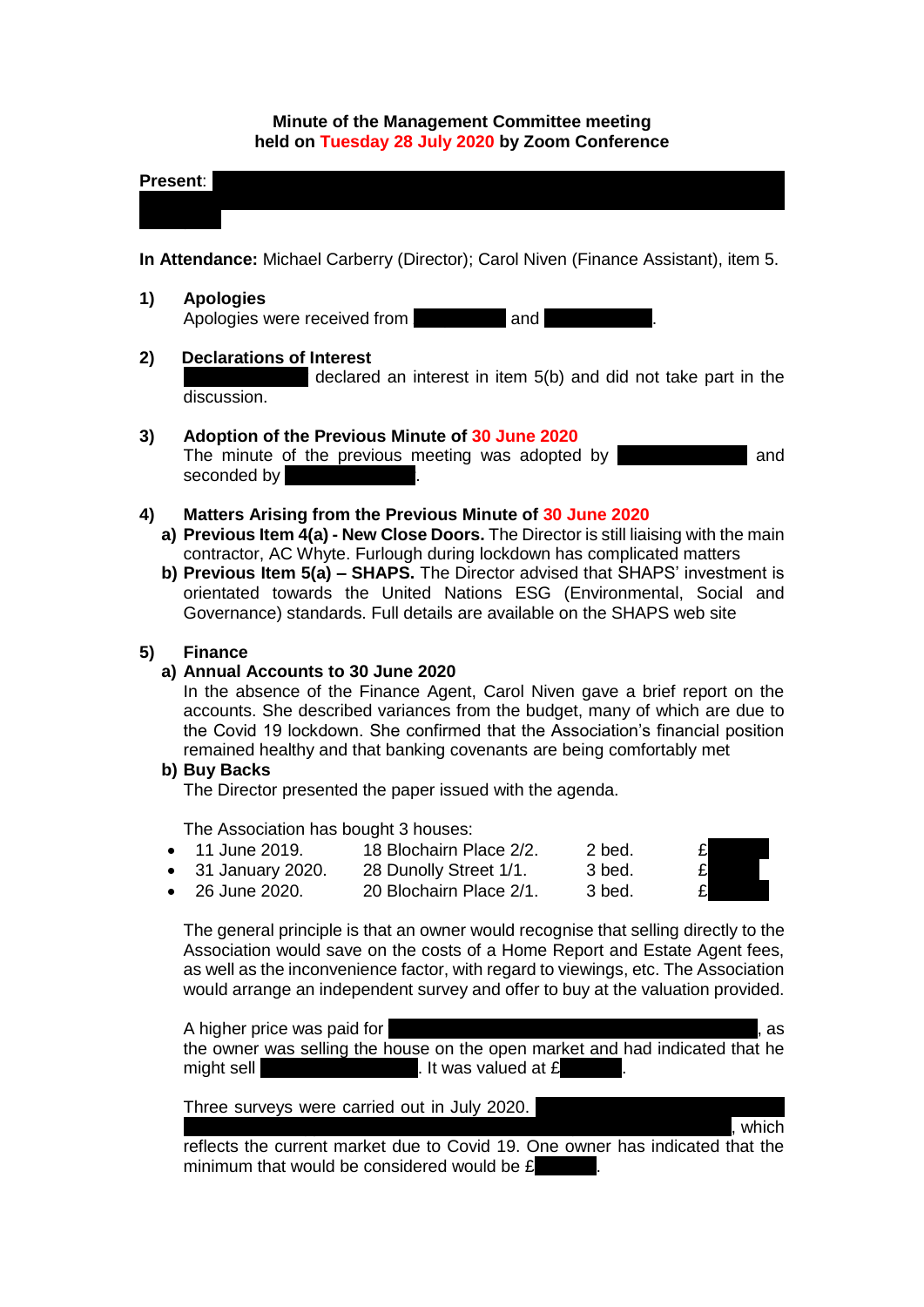When 18 Blochairn Place 2018, in the 2019, there was no pattern  $\mathbf{r}$ , there was no pattern

found in other association's rent setting for buy backs. Several associations indicated that they charge the normal rent for that size and type of house. Blochairn decided to set the rent using an estimate of the costs of using cash reserves and likely mortgage costs for a mortgage. The normal rent was  $E$ The rent was set at  $E$ 

The decision to charge a higher rent was not unanimous and it was agreed that rents for Buy Backs could be reviewed if considered unaffordable to existing tenants (transfer applicants) or to housing list applicants. In January 2020, rent for 28 Dunollary 28 Dunois Set at the normal rent.

The house at 20 Blochairn Place 20 Blochair Place 20 Blochair Place 20 Blochair Place 20 Blochair Place 20 Blochair rent to be confirmed. The normal rent for this size and type of house is  $f$ .

The Director recommended that the Association should

1. Offer to buy a 2 bedroomed house at Blochairn Place, valued at  $\mathbf{f}$ , for  $\mathbf{f}$ 

The Committee agreed with this recommendation.

2. Set rents for buy backs at the going rate for that size and type of house.

There was a lengthy discussion on this. The Director reiterated that there is no set pattern for rent setting for Buy Backs in other associations and he recommended a simple process; one that was not unnecessarily complicated. The purchase price may vary for numerous reasons, including market conditions and timing. In response to a question about the condition of houses and likely repairs he suggested that this would be considered in the valuation and should not be considered when setting rents.

A comment was made that the Association must be careful of buying several houses at more than £100,000 and of the impact on cash reserves. The Director advised that the principle of buying houses within the immediate area had been well established. The original proposal was to establish a bank fund of around £250,000 to allow offers to be made as houses become available. The Finance Agent advised that this was not required as the Association had adequate cash reserves.

This matter is under constant review as the Management Accounts are considered every 3 months. It was considered when the Budget for 2020/2021 was considered and approved. The Management Committee minute of 25 February 2020 includes: 'He advised that £280k had been allowed for 'buy backs'; one in April ( $\mathbf{E}$  ) and, possibly, two ( $\mathbf{E}$  and  $\mathbf{E}$ ) later in the year. The cash position allows for these to be bought without bank loans, but this will continue to be monitored'.

In response to a question the Director advised that he recommended establishing the principle the rents for buy backs are set at the normal rate for the size and type of house. Flat 2002 18 Blochairn Place could be considered separately. In response to a question on whether a refund would be offered if the rent was reduced, the Director advised that the rent had been set based on the position at the time. It allowed for a review. If the rent was reduced based on an alternative view now, there was no question of a refund being paid.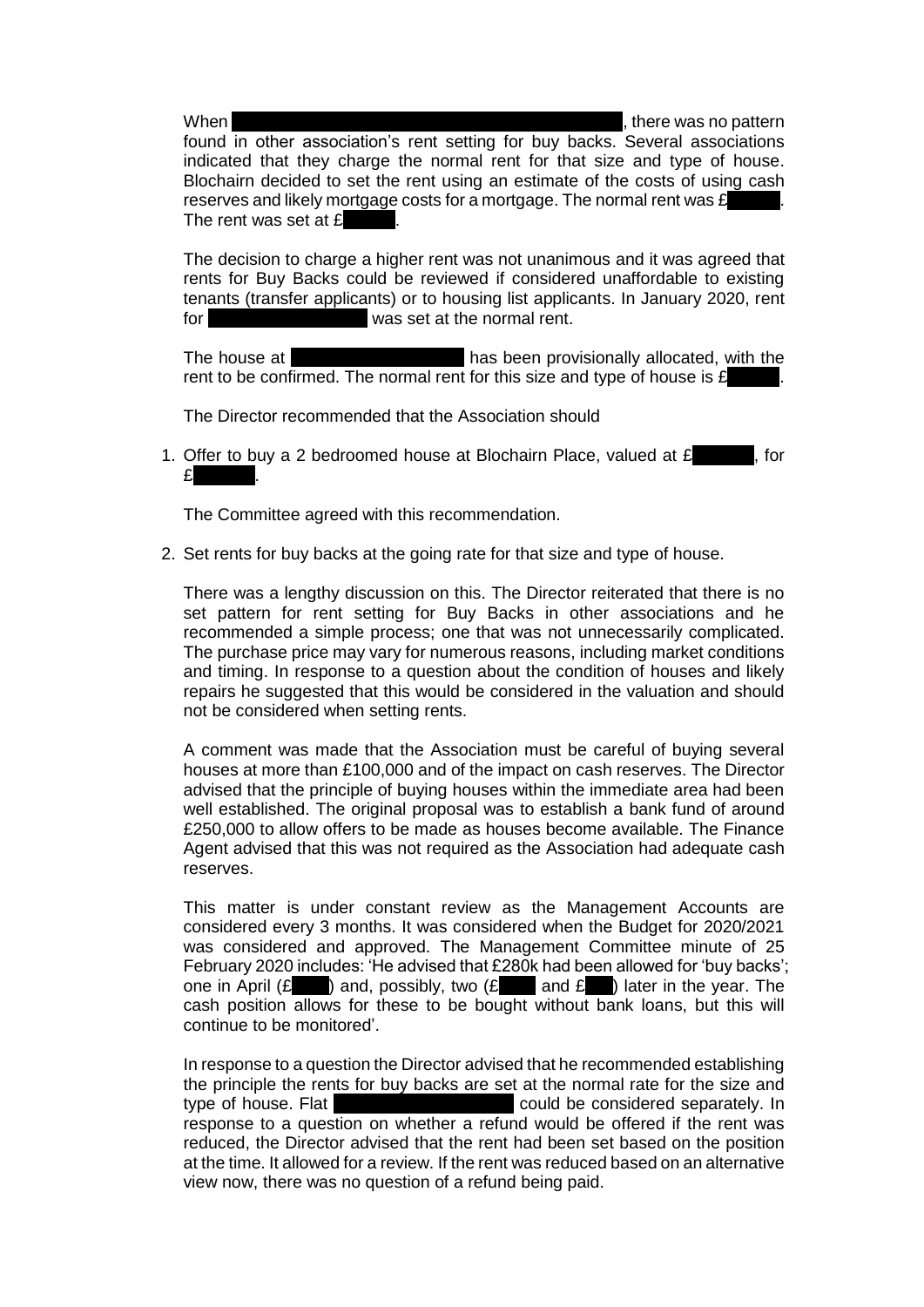After discussion, the Committee agreed that rents for Buy Backs could be set at the normal rate for that size and type of house at the time of purchase. The rent for 18 Blochairn Place 2018 Should remain at its current amount until the rent review in January 2021.

# **6) Employers in Voluntary Housing (EVH)**

### **a) New Staff Member**

The Director advised that he was reviewing sample job descriptions. These varied with the size and type of association. He would shortly begin discussions again with EVH. In response to a question he reminded the Committee that the proposal was to employ a Corporate Services Officer to cover issues, such as, health and safety; data protection; freedom of information, etc.

# **7) Staffing Sub Committee**

The Sub Committee has not met since 14 January 2020.

# **8) Health & Safety**

The Director provided an update on Covid 19

- In response to a question he advised that a risk assessment, using the EVH template, had been circulated and posted on Committee iPads
- Enquiries with other associations reveal a range of approaches to reopening to the public. An announcement is expected from the First Minister on Thursday 30 July
- One Director wants to start a discussion as to why there was any doubt about whether housing officers are 'key' workers and our offices are 'essential'
- Blochairn's office can be reconfigured by Monday 3 August, if required
- The Director recommended opening using an incremental approach. It is important that the impression is not given that everything is back to normal
- The Committee agreed that opening times can be restricted, e.g. 10.00 12.00 and 14.00 - 16.00 or 14.00 - 17.00. In response to a question the Director agreed that an appointments system would be considered
- The Committee agreed that staff can take separate 45-minute lunch breaks to help manage use of kitchen facilities
- Contractors are working normally, with social distancing measures. Nonemergency repairs are being carried out
- Staff continue to liaise with the Royston Coronavirus Response Group to support vulnerable residents. Food parcels are now being collected from the community hub rather than being delivered to the door. The overall service is gradually being wound down
- The heightened anxiety and stress within the community continues to impact on staff. There is more aggressive and unreasonable behaviour. Some residents act as though the office is operating normally
- The Director and the Housing Services Officer, in particular, have now worked through more than 4 months of lockdown with a reduced staff level
- Danielle's daughter's nursery is open and she is able to work Tuesday, Wednesday and Thursday 10.00 - 15.00, and as normal on Monday and Friday. Carol has returned to working in the office
- Support staff will be based in the Committee room

# **9) Scottish Government/Scottish Housing Regulator**

### a) **Annual Assurance Statement (AAS)**

The Committee noted the paper issued with the agenda. There has been no change from the previous update